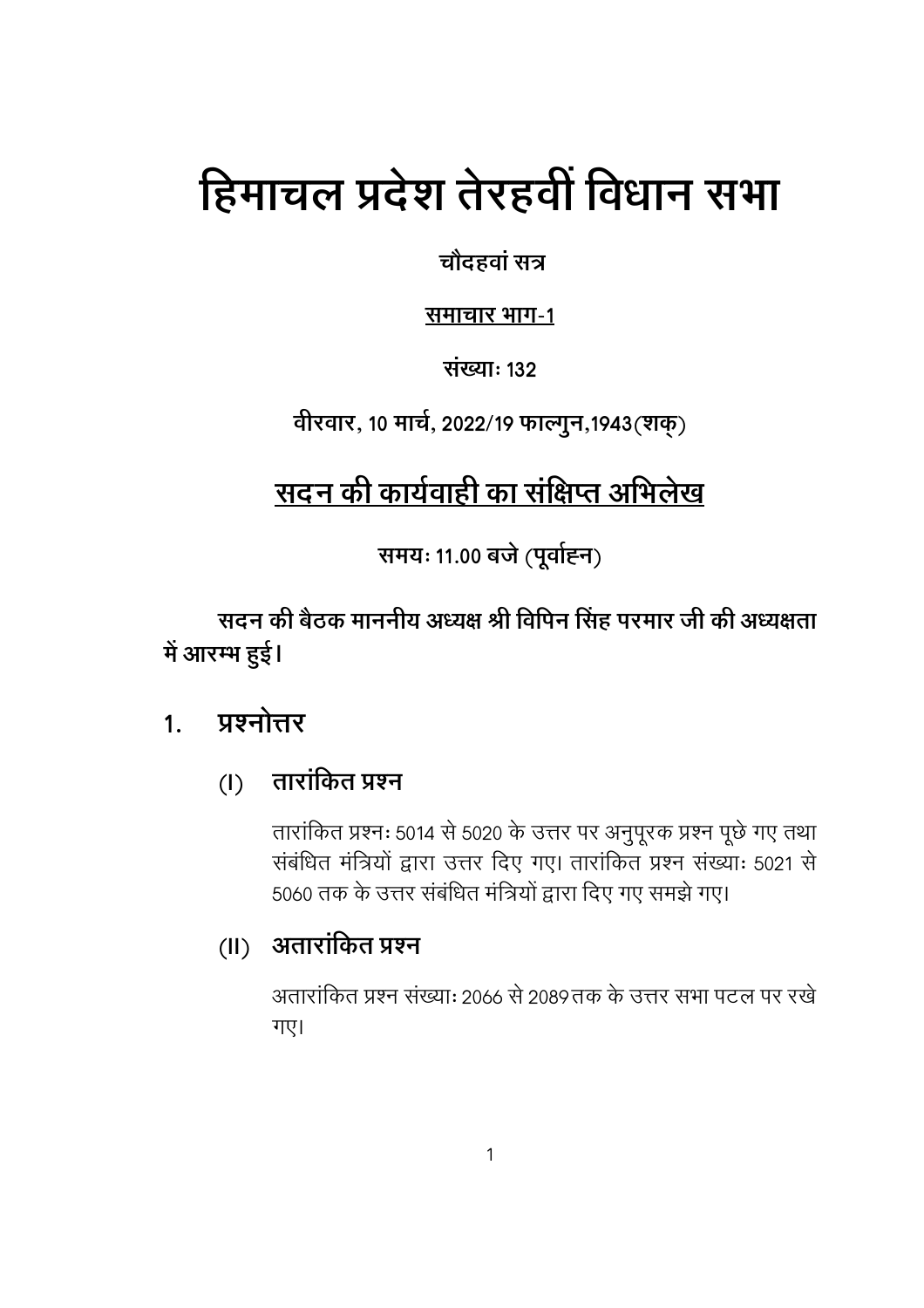#### कागजात सभा पटल पर  $2.$

- श्री जय राम ठाकुर, मुख्य मन्त्री ने संविधान के अनुच्छेद 309 के अन्तर्गत  $(1)$ हिमाचल प्रदेश कार्मिक विभाग(सचिवालय प्रशासन सेवाएं), वरिष्ठ सहायक, वर्ग-।।।(अराजपत्रित) भर्ती और प्रोन्नति नियम, 2022 जोकि अधिसूचना संख्याः पीईआर-(एसएएस-।)ए(3)-1/2020 दिनांक 28.02.2022 द्वारा अधिसूचित तथा शासकीय राजपत्र में 28.02.2022 को प्रकाशित की प्रति सभा पटल पर रखी।
- डॉ0 राजीव सैजल, स्वास्थ्य एवं परिवार कल्याण मन्त्री ने संविधान के  $(2)$ अनुच्छेद 309 के अन्तर्गत हिमाचल प्रदेश मेडिकल एजुकेशन सर्विस(बारहवां संशोधन, रूल्ज़, 2021 जोकि अधिसूचना संख्याःएच0एफ0डब्ल्यू0-बी(ए)3-6/2019 दिनांक 12.04.2021 द्वारा अधिसूचित तथा शासकीय राजपत्र में दिनांक 12.04.2021 को प्रकाशित की प्रति सभा पटल पर रखी।

#### सदन की समितियों के प्रतिवेदन  $3.$

- श्रीमती आशा कुमारी, सभापति, लोक लेखा समिति (वर्ष 2021-22) ने  $(1)$ समिति के निम्न प्रतिवेदनों की एक-एक प्रति सभा में उपस्थापित की तथा सदन के पटल पर रखी:-
	- समिति का 213वां कार्रवाई प्रतिवेदन (तेरहवीं विधान सभा) जोकि  $(i)$ समिति के 49वें मूल प्रतिवेदन (तेरहवीं विधान सभा) में अन्तर्विष्ट सिफारिशों पर आधारित तथा लोक निर्माण विभाग से सम्बन्धित है:
	- समिति का 214वां कार्रवाई प्रतिवेदन (तेरहवीं विधान सभा) जोकि  $(ii)$ समिति के 50वें मूल प्रतिवेदन (तेरहवीं विधान सभा) में अन्तर्विष्ट सिफारिशों पर आधारित तथा लोक निर्माण विभाग से सम्बन्धित है:
	- समिति का 215वां कार्रवाई प्रतिवेदन (तेरहवीं विधान सभा) जोकि  $(iii)$ समिति के 51वें मूल प्रतिवेदन (तेरहवीं विधान सभा) में अन्तर्विष्ट सिफारिशों पर आधारित तथा लोक निर्माण विभाग से सम्बन्धित है: और
	- समिति का 216वां कार्रवाई प्रतिवेदन (तेरहवीं विधान सभा) जोकि  $(iv)$ समिति के 52वें मूल प्रतिवेदन (तेरहवीं विधान सभा) में अन्तर्विष्ट सिफारिशों पर आधारित तथा लोक निर्माण विभाग से सम्बन्धित है।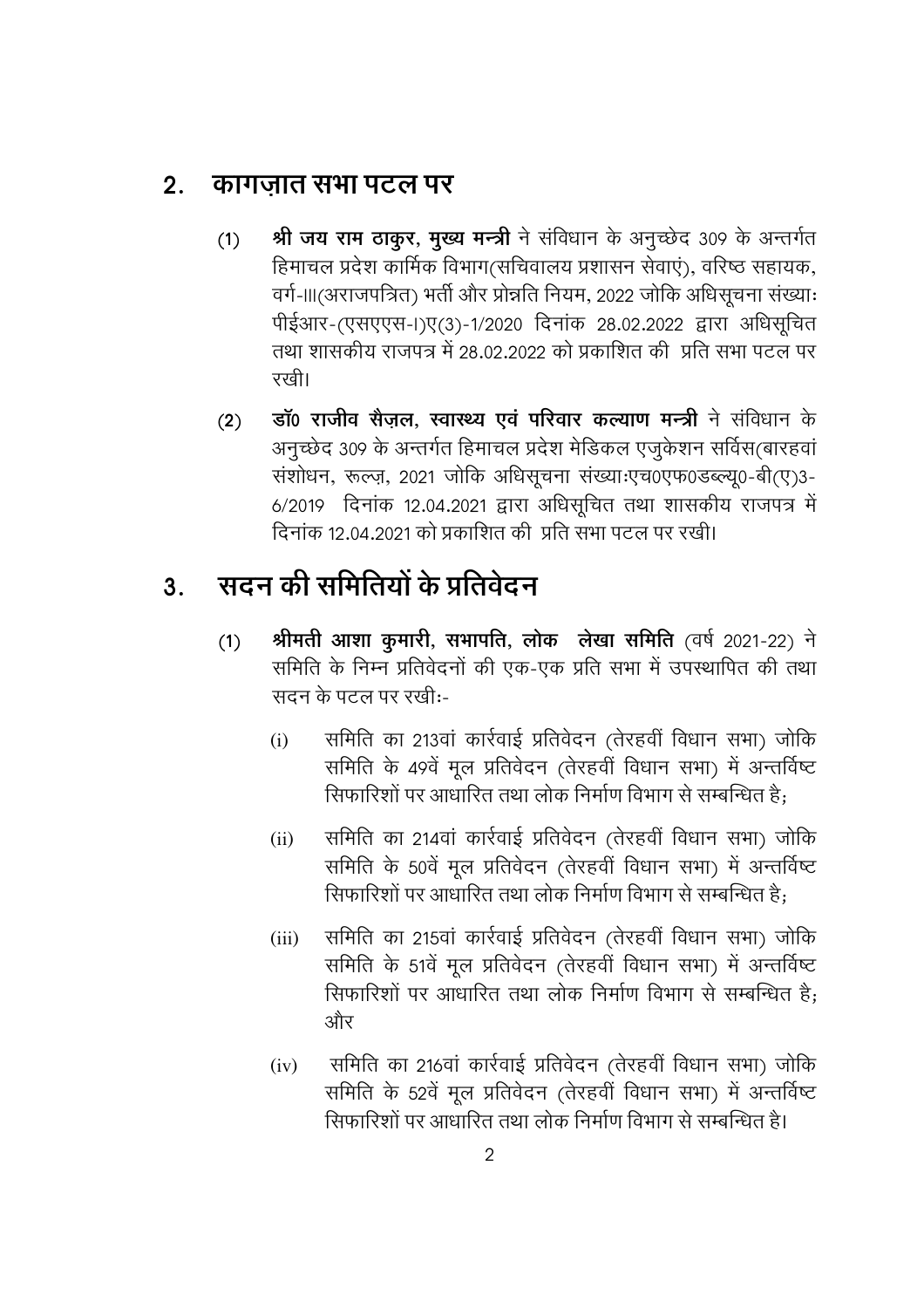- **(2) श्री रमेश चंद ध्वाला, सभापति, प्राक्कलन समिति** (वर्ष 2021-22) ने समिति का 22वां मूल प्रतिवेदन (तेरहवीं विधान सभा) जोकि परिवहन विभाग के विकासात्मक कार्यों एवं आय-व्ययक प्राक्कलनों की संवीक्षा पर आधारित की प्रति सभा में उपस्थापित की तथा सदन के पटल पर रखी।
- (3) कर्न**ल इन्द्र सिंह, सभापति, लोक उपक्रम समिति** (वर्ष 2021-22) ने समिति के निम्न प्रतिवेदनों की एक-एक प्रति सभा में उपस्थापित की तथा सदन के पटल पर रखी:-
	- (i) समिति का 55वां कार्रवाई प्रतिवेदन (तेरहवीं विधान सभा) जोकि समिति के 19वें मूल प्रतिवेदन (तेरहवीं विधान सभा) (वर्ष 2019-20) में अन्तर्विष्ट सिफारिशों पर आधारित तथा हिमाचल प्रदेश विद्युत संचार निगम सीमित से सम्बन्धित है: और
	- (ii) समिति का 56वां कार्रवाई प्रतिवेदन (तेरहवीं विधान सभा) जोकि समिति के ४०वें मूल प्रतिवेदन (तेरहवीं विधान सभा) (वर्ष २०२०-२१) में अन्तर्विष्ट सिफारिशों पर आधारित तथा हिमाचल प्रदेश अल्पसंख्यक वित्त एवं विकास निगम से सम्बन्धित है ।

## <u>4. विधान सभा कार्य-सलाहकार समिति का प्रतिवेदन</u>

**कर्नल इन्द्र सिंह, सदस्य** ने कार्य-सलाहकार समिति का उन्नीसवां प्रतिवेदन (तेरहवीं विधान सभा) सभा में उपस्थापित किया तथा स्वीकृति हेतु प्रस्ताव भी किया।

#### प्रस्ताव स्वीकार हुआ।

## <u>5. गैर-सरकारी सदस्य कार्य</u>

पिछले सत्र में दिनाक 03 मार्च, 2021 को **श्री रार्कश सिंघा, सदस्य** द्वारा प्रस्तुत निम्न संकल्प पर आगे चर्चा जारी-

**"This House may frame a policy to grant relief amounting to 50% of the loss incurred due to natural calamities on agricultural and horticultural produce**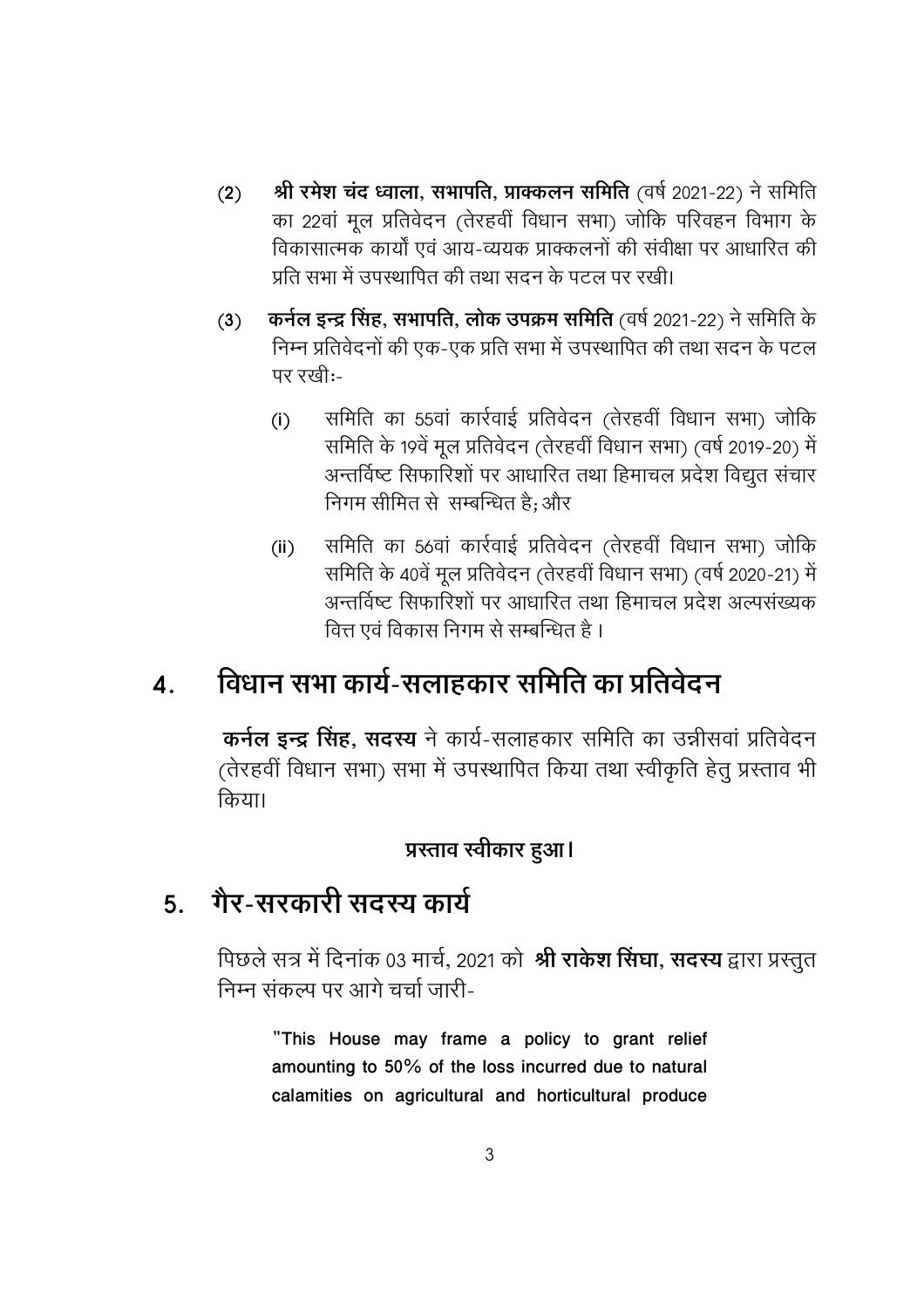and enhance the relief amount to Five Lacs on the destruction of the house due to fire"

निम्नलिखित ने चर्चा में भाग लिया -

- 1. श्री जगत सिंह नेगी
- 2. श्री रोहित ठाकुर
- 3. श्री मोहन लाल ब्राक्टा
- 4. श्री राम लाल ठाकुर
- <u>5. श्री नन्द लाल</u>

जल शक्ति मंत्री ने चर्चा का उत्तर दिया।

श्री रोहित ठाकुर तथा श्री राकेश सिंघा, सदस्यों ने स्पष्टीकरण मांगा।

**जल शक्ति मंत्री** ने स्पष्टीकरण का उत्तर दिया।

### संकल्प वापिस हुआ।

(1.10 बजे अपराह्न सदन की बैठक भोजनावकाश के लिए 02.15 बजे अपराह्न तक स्थगित हुई।)

(भोजनावकाश के उपरान्त 02.30 बजे अपराह्न सदन की बैठक माननीय अध्यक्ष, श्री विपिन सिंह परमार की अध्यक्षता में पुनः आरम्भ हुई।)

#### पहला संकल्प

श्री रमेश चंद ध्वाला ने निम्नलिखित संकल्प प्रस्तुत किया एवं चर्चा की - $(I)$ 

### "प्लास्टिक से बढ़ते प्रदूषण व उसके खाने से पशुओं की हो रही अकाल मृत्यू पर यह सदन विचार करे।

निम्नलिखित ने चर्चा में भाग लिया -

- 1. श्री बलबीर सिंह वर्मा
- 2. श्रीमती आशा कुमारी
- 3. श्री राकेश सिंघा
- 4. श्रीमती कमलेश कुमारी

### (03.35 बजे अपराह्न कर्नल इन्द्र सिंह सभापति पदासीन हुए।)

5. श्री राम लाल ठाकुर